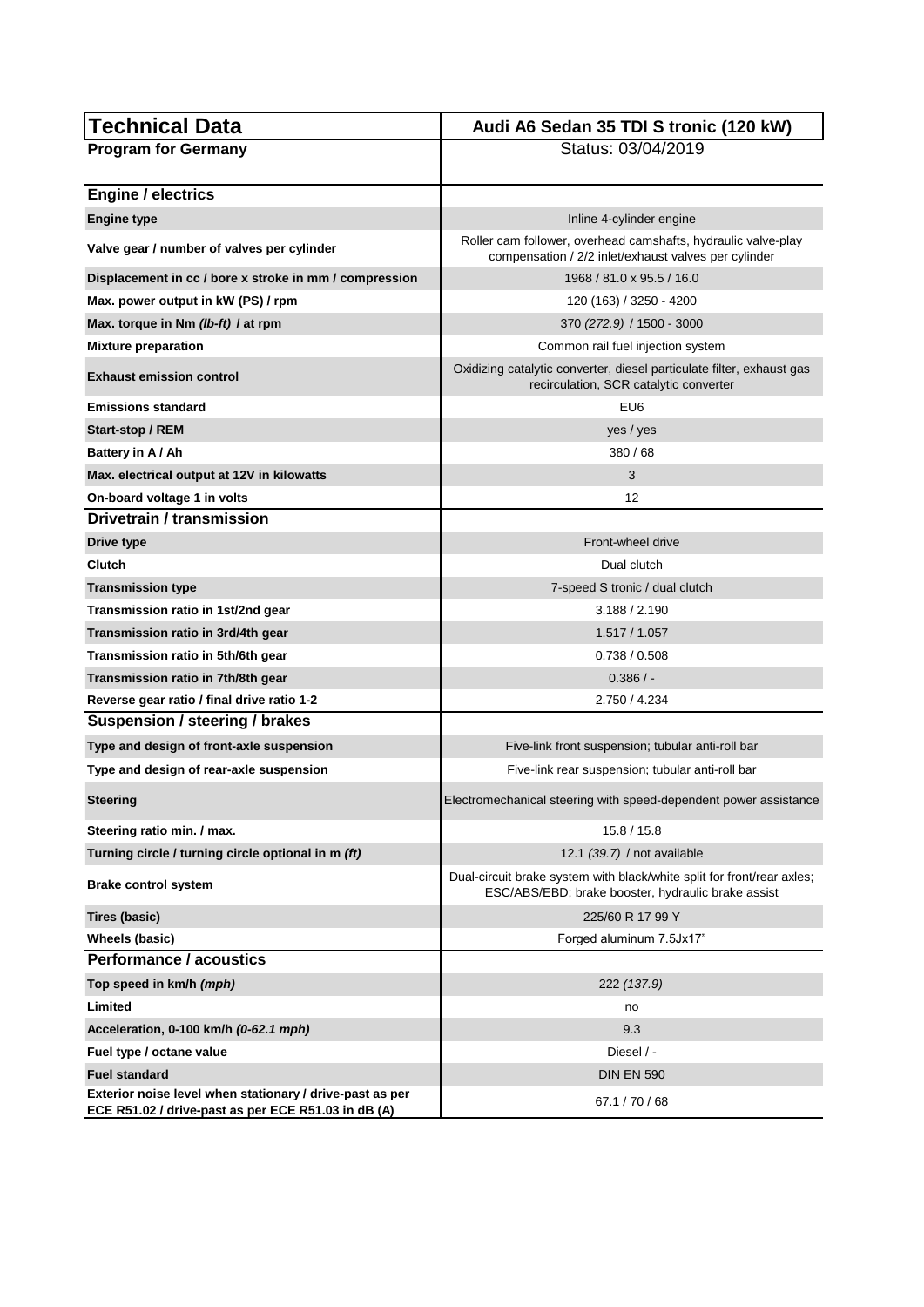| <b>Consumption / emissions*</b>                                                                                               |                                                                 |
|-------------------------------------------------------------------------------------------------------------------------------|-----------------------------------------------------------------|
| Fuel consumption, urban / extra-urban / combined<br>in liters per 100 kilometers (US mpg)                                     | 4.7-4.5 (50.0-52.3) / 4.0-3.7 (58.8-63.6) / 4.3-4.0 (54.7-58.8) |
| CO <sub>2</sub> emissions combined in grams per kilometer (g/mi)                                                              | 112-104 (180.2-167.4)                                           |
| <b>Servicing / guarantee (Germany)</b>                                                                                        |                                                                 |
| Service interval                                                                                                              | 30,000 km (18,641.1 mi) / 2 years, whichever comes first        |
| Vehicle / paint / rust perforation guarantee                                                                                  | 2/3/12 (years)                                                  |
| Insurance classification in Germany: third party / fully<br>comprehensive / part-comprehensive                                | 19/26/26                                                        |
| <b>Weights / loads</b>                                                                                                        |                                                                 |
| Unladen weight without driver / with driver / gross weight<br>limit in $kg(lb)$                                               | 1645 (3626.6) / 1720 (3792.0) / 2255 (4971.4)                   |
| Front/rear axle load limit in kg (lb)                                                                                         | 1165 (2568.4) / not available                                   |
| Rear axle load limit min. / max. in kg (lb)                                                                                   | 1125 (2480.2) / 1215 (2678.6)                                   |
| Trailer load limit on 8% / 12% gradient, braked // unbraked<br>in $kg(h)$                                                     | 2000 (4409.2) / 2000 (4409.2) // 750 (1653.5)                   |
| Roof load limit / permissible nose weight in kg (Ib)                                                                          | 90 (198.4) / 95 (209.4)                                         |
| <b>Capacities</b>                                                                                                             |                                                                 |
| Cooling system capacity (incl. heating) in liters (US gal)                                                                    | 12.6(3.3)                                                       |
| Engine oil capacity, including filter (change volume) in<br>liters <i>(US qt)</i>                                             | 5.5(5.8)                                                        |
| Fuel tank capacity in liters (US gal)                                                                                         | 63 (16.6)                                                       |
| Optional fuel tank capacity in liters (US gal)                                                                                | 73 (19.3)                                                       |
| AdBlue fuel tank capacity in liters (US gal)                                                                                  | 12(3.2)                                                         |
| AdBlue optional fuel tank capacity in liters (US gal)                                                                         | 22(5.8)                                                         |
| <b>Dimensions / body</b>                                                                                                      |                                                                 |
| Body type / number of doors                                                                                                   | Unitary steel/aluminum composite construction / 4               |
| <b>Number of seats</b>                                                                                                        | 5                                                               |
| Drag coefficient Cd / frontal area A in m <sup>2</sup> (sq ft)                                                                | 0.26 / 2.33 (25.1)                                              |
| Standard dimensions (length / width excluding mirrors /<br>height with steel springs / height with air springs) in mm<br>(ft) | 4939 (16.2) / 1886 (6.2) / 1457 (4.8) / -                       |
| Width including mirrors in mm (ft)                                                                                            | 2110 (6.9)                                                      |
| Wheelbase / track width front/rear in mm (ft)                                                                                 | 2924 (9.6) / 1630 (5.35) / 1617 (5.31)                          |
| Height of loading edge with steel springs / air springs in<br>$mm$ (ft)                                                       | 676 $(2.2)$ / -                                                 |
| Luggage capacity behind 2nd seat bench, open / closed in<br>$\int$ (cu ft)                                                    | $-$ / 530 (18.7)                                                |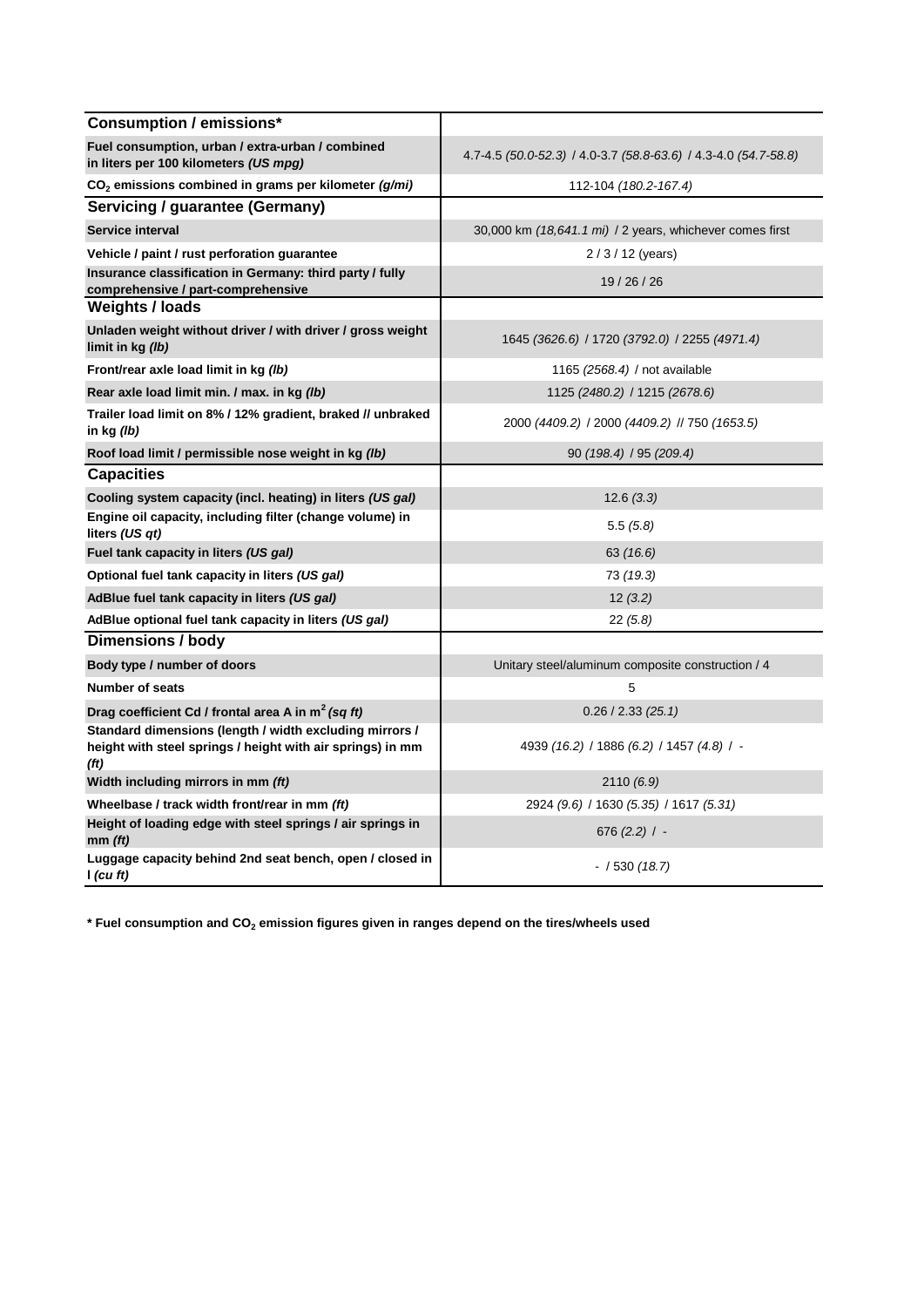| Technical Data                                                                                                | A6 Sedan 40 TDI (2.0) S tronic 150 kW (MHEV)                                                                           |
|---------------------------------------------------------------------------------------------------------------|------------------------------------------------------------------------------------------------------------------------|
| <b>Program for Germany</b>                                                                                    | Status: 08/08/2018                                                                                                     |
|                                                                                                               |                                                                                                                        |
| Engine / electronics                                                                                          |                                                                                                                        |
| <b>Engine type</b>                                                                                            | Inline 4-cylinder engine                                                                                               |
| Valve gear / number of valves per cylinder                                                                    | Roller cam followers, overhead camshafts, hydraulic valve-play compensation /<br>2/2 inlet/exhaust valves per cylinder |
| Displacement in cc / bore x stroke in mm / compression                                                        | 1968 / 81.0 x 95.5 / 16.2                                                                                              |
| Max. power output in kW (hp) / at rpm                                                                         | 150 (204) / 3750 - 4200                                                                                                |
| Max. torque in Nm (Ib-ft) / at rpm                                                                            | 400 (295.0) / 1750 - 3500                                                                                              |
| <b>Mixture preparation</b>                                                                                    | Common rail fuel injection system                                                                                      |
| <b>Exhaust emission control</b>                                                                               | Oxidizing catalytic converter, diesel particulate filter, exhaust gas recirculation, SCR catalytic converter           |
| <b>Emissions standard</b>                                                                                     | EU <sub>6</sub>                                                                                                        |
| Start-stop / REM                                                                                              | yes / yes                                                                                                              |
| Battery in A / Ah                                                                                             | 420/70                                                                                                                 |
| Max. electrical output at 12V in kilowatts                                                                    | 3.1                                                                                                                    |
| On-board voltage 1 in volts                                                                                   | 12                                                                                                                     |
| Drivetrain / transmission                                                                                     |                                                                                                                        |
| Drive type                                                                                                    | Front-wheel drive                                                                                                      |
| Clutch                                                                                                        | Dual clutch                                                                                                            |
| <b>Transmission type</b>                                                                                      | 7-speed S tronic                                                                                                       |
| Transmission ratio in 1st/2nd gear                                                                            | 3.188 / 2.190                                                                                                          |
| Transmission ratio in 3rd/4th gear                                                                            | 1.517 / 1.057                                                                                                          |
| Transmission ratio in 5th/6th gear                                                                            | 0.738 / 0.508                                                                                                          |
| Transmission ratio in 7th/8th gear                                                                            | 0.386/                                                                                                                 |
| Reverse gear transmission ratio / final drive ratio 1-2                                                       | 2.750 / 4.234                                                                                                          |
| Suspension / steering / brakes<br>Type and design of front axle suspension                                    | Five-link front suspension; tubular anti-roll bar                                                                      |
| Type and design of rear axle suspension                                                                       | Five-link rear suspension; tubular anti-roll bar                                                                       |
| <b>Steering</b>                                                                                               | Electromechanical progressive steering with speed-dependent power assistance                                           |
| Steering ratio min. / max.                                                                                    | 9.4 / 15.9                                                                                                             |
| Steering ratio min. / max. optional                                                                           | 9.6 / 16.4                                                                                                             |
| Turning circle / turning circle optional in m (ft)                                                            | 12.1 / 11.1 (36.4)                                                                                                     |
| <b>Brake control system</b>                                                                                   | Dual-circuit brake system with black/white split for front/rear axles; ESC/ABS/EBD; brake booster,                     |
|                                                                                                               | hydraulic brake assist                                                                                                 |
| Basic tires, front axle                                                                                       | 225/55 R 18 102 Y not available                                                                                        |
| Basic tires, rear axle<br>Wheels, front axle                                                                  | 225/55 R 18 102 Y not available -<br>Cast aluminum 8.0Jx18'                                                            |
| Wheels, rear axle                                                                                             | Cast aluminum 8.0Jx18'                                                                                                 |
| Performance / consumption / acoustics                                                                         |                                                                                                                        |
| Top speed in km/h (mph)                                                                                       | 246 (152.9)                                                                                                            |
| Governed                                                                                                      | no                                                                                                                     |
| Acceleration, 0-100 km/h (0-62.1 mph)                                                                         | 8.1                                                                                                                    |
| Fuel type / octane value                                                                                      | Diesel $/$ –                                                                                                           |
| <b>Fuel standard</b>                                                                                          | <b>DIN EN 590</b>                                                                                                      |
| Exterior noise level when stationary / passing as per ECE R51.02 / passing as per ECE                         | 70.6 / 70 / 68                                                                                                         |
| R51.03 in db (A)<br>Fuel consumption / emissions (according to tire size)                                     |                                                                                                                        |
| Tire package A                                                                                                |                                                                                                                        |
|                                                                                                               | 225/55 R18 102Y low rolling resistance (J62)                                                                           |
| l ire package A: designation<br>Tire package A fuel consumption, urban/extra-urban/combined in liters per 100 |                                                                                                                        |
| kilometers (US mpg)                                                                                           | 4.8 (49.0) / 4.0 (58.8) / 4.3 (54.7)                                                                                   |
| Tire package A CO2 emissions urban/extra-urban/combined in grams per kilometer<br>(g/mi)                      | 125 (201.2) / 105 (169.0) / 112 (180.2)                                                                                |
| Tire package B                                                                                                |                                                                                                                        |
| Tire package B: designation                                                                                   | 245/45 R19 102Y (H2X), 225/60 R17 99Y (I53), 225/55 R18 102Y (I54), 225/55 R18 102V (I95)                              |
| Tire package B fuel consumption, urban/extra-urban/combined in liters per 100                                 | $5.0$ (47.0) / 4.2 (56.0) / 4.5 (52.3)                                                                                 |
| kilometers (US mpg)<br>Tire package B CO2 emissions urban/extra-urban/combined in grams per kilometer         |                                                                                                                        |
| (g/mi)                                                                                                        | 130 (209.2) / 110 (177.0) / 117 (188.3)                                                                                |
| Tire package C                                                                                                |                                                                                                                        |
| Tire package C: designation<br>Tire package C fuel consumption, urban/extra-urban/combined in liters per 100  | 255/40 R20 101Y (HH1)                                                                                                  |
| kilometers (US mpg)                                                                                           | $5.2$ (45.2) / 4.4 (53.5) / 4.7 (50.0)                                                                                 |
| Tire package C CO2 emissions urban/extra-urban/combined in grams per kilometer<br>(q/ml)                      | 137 (220.5) / 116 (186.7) / 124 (199.6)                                                                                |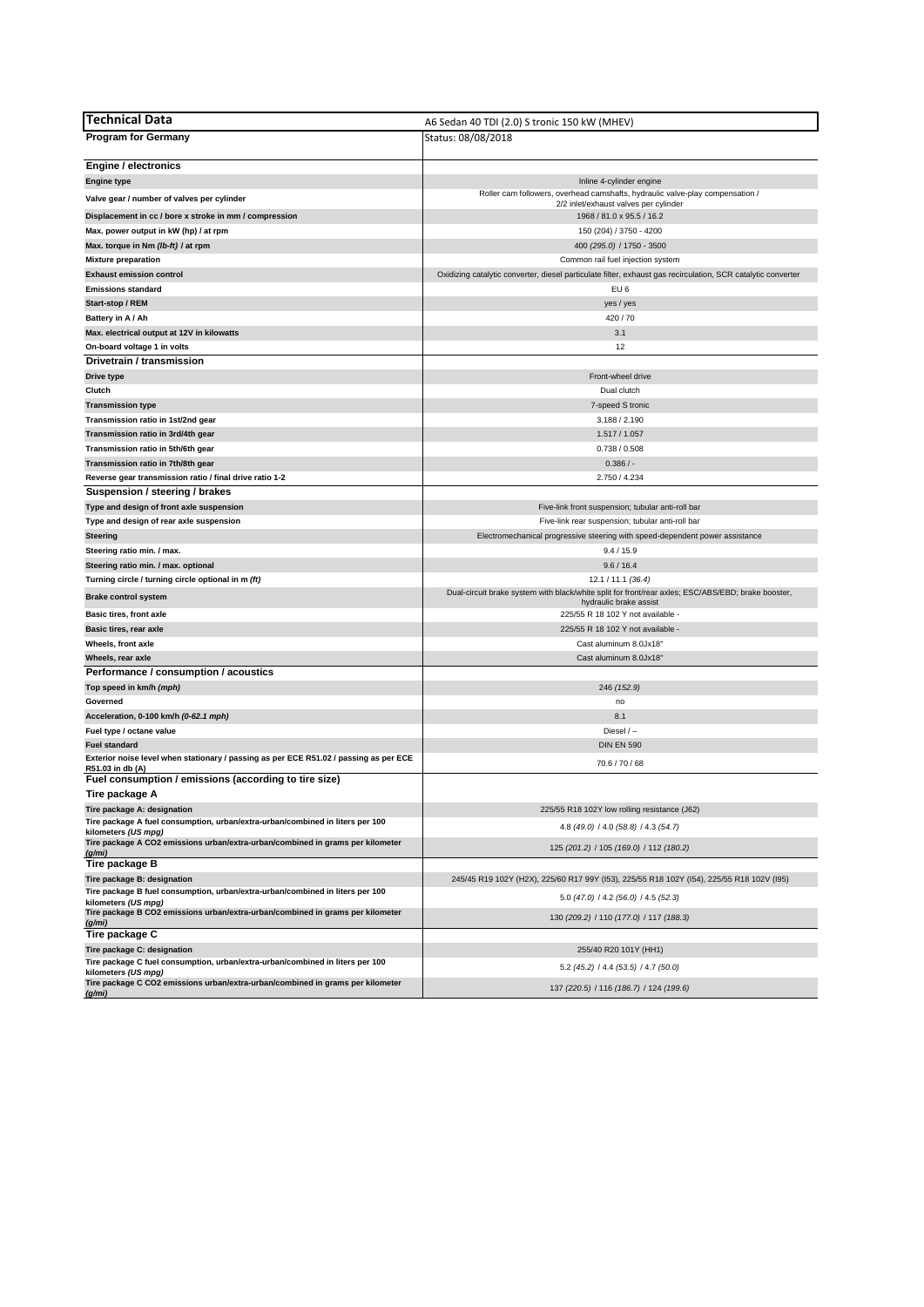| Servicing / guarantee (Germany)                                                                                            |                                                       |
|----------------------------------------------------------------------------------------------------------------------------|-------------------------------------------------------|
| Service interval (mi)                                                                                                      | 30,000 km (18,641.1) / 2 years, whichever comes first |
| Vehicle / paint / rust perforation guarantee                                                                               | 2/3/12 (years)                                        |
| Weights / loads                                                                                                            |                                                       |
| Unladen weight without driver / with driver / gross weight limit in kg (lb)                                                | 1645 (3626.6) / 1720 (3792.0) / 2255 (4971.4)         |
| Axle load limit at front/rear in kg (lb)                                                                                   | 1165 (2568.4) / -                                     |
| Rear axle load limit min. / max. in kg (lb)                                                                                | 1125 (2480.2) / 1215 (2678.6)                         |
| Trailer load limit on 8% / 12% gradient, braked // unbraked; in kg (lb)                                                    | 2000 (4409.2) / 2000 (4409.2) // 750 (1653.5)         |
| Roof load limit / permissible nose weight in kg (lb)                                                                       | 90 (198.4) / 95 (209.4)                               |
| <b>Capacities</b>                                                                                                          |                                                       |
| Cooling system capacity (incl. heating) in liters (US gal)                                                                 | 10.8(2.9)                                             |
| Engine oil capacity, including filter (change volume) in liters (US qt)                                                    | 5.5(5.8)                                              |
| Fuel tank capacity in liters (US gal)                                                                                      | 63(16.6)                                              |
| Optional fuel tank capacity in liters (US gal)                                                                             | 73 (19.3)                                             |
| Adblue fuel tank capacity in liters (US gal)                                                                               | 12(3.2)                                               |
| Adblue optional fuel tank capacity in liters (US gal)                                                                      | 22(5.8)                                               |
| Dimensions / body                                                                                                          |                                                       |
| Body type / number of doors                                                                                                | Unitary steel/aluminum composite construction / 4     |
| <b>Number of seats</b>                                                                                                     | 5 seats                                               |
| Drag coefficient Cd / frontal area A in m <sup>2</sup> (sq ft)                                                             | 0.25 / 2.33 (25.1)                                    |
| Standard dimensions (length / width excluding mirrors / height with steel springs /<br>height with air springs) in mm (ft) | 4939 (16.2) / 1886 (6.2) / 1457 (4.8) / -             |
| Width including mirrors in mm (ft)                                                                                         | 2110(6.9)                                             |
| Wheelbase / track width front/rear in mm (ft)                                                                              | 2924 (9.6) / 1630 (5.35) / 1617 (5.31)                |
| Overhang angle of steel springs front/rear in degrees                                                                      | 11.80 / 14.90                                         |
| Height of loading edge with steel springs / air springs in mm (ft)                                                         | 676 $(2.2)$ / -                                       |
| Luggage capacity behind 2nd seat bench, open / closed in I (cu ft)                                                         | Not available / 530 (18.7)                            |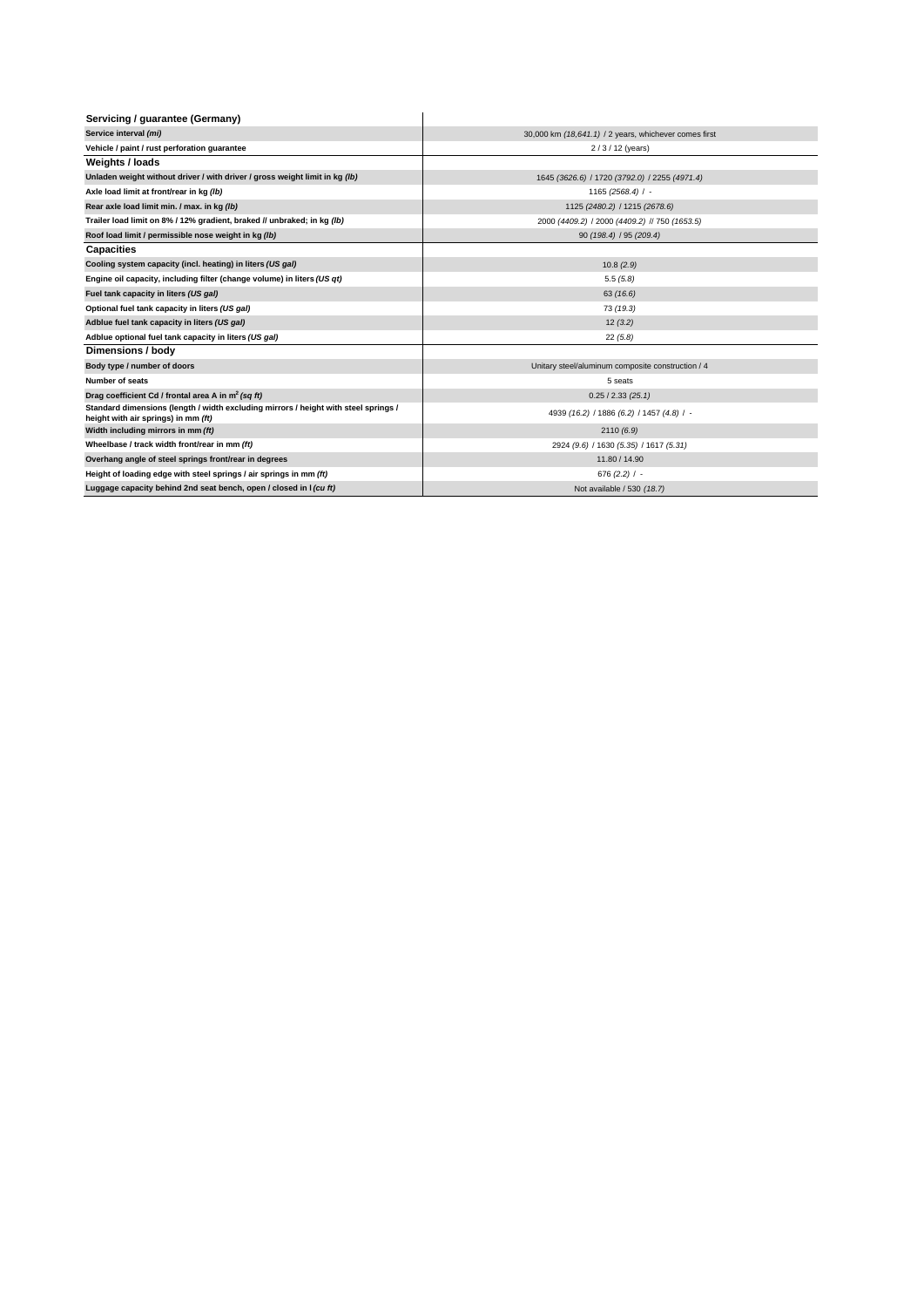| <b>Technical Data</b>                                                                                           | Audi A6 Sedan 40 TDI quattro S tronic (150 kW)                                                                               |
|-----------------------------------------------------------------------------------------------------------------|------------------------------------------------------------------------------------------------------------------------------|
| <b>Program for Germany</b>                                                                                      | Status: 12/13/2018                                                                                                           |
| <b>Engine / electrics</b>                                                                                       |                                                                                                                              |
| <b>Engine type</b>                                                                                              | Inline 4-cylinder engine                                                                                                     |
| Valve gear / number of valves per cylinder                                                                      | Roller cam follower, overhead camshafts, hydraulic valve-play<br>compensation / 2/2 inlet/exhaust valves per cylinder        |
| Displacement in cc / bore x stroke in mm / compression                                                          | 1968 / 81.0 x 95.5 / 16.2                                                                                                    |
| Max. power output in kW (hp) / at rpm                                                                           | 150 (204) / 3750 - 4200                                                                                                      |
| Max. torque in Nm (lb-ft) / at rpm                                                                              | 400 (295.0) / 1750 - 3500                                                                                                    |
| <b>Mixture preparation</b>                                                                                      | Common rail fuel injection system                                                                                            |
| <b>Exhaust emission control</b>                                                                                 | Oxidizing catalytic converter, diesel particulate filter, exhaust gas<br>recirculation, SCR catalytic converter              |
| <b>Emissions standard</b>                                                                                       | EU6                                                                                                                          |
| Start-stop / REM                                                                                                | yes / yes                                                                                                                    |
| Battery in A / Ah                                                                                               | 380/68                                                                                                                       |
| Max. electrical output at 12V in kilowatts                                                                      | 3.1                                                                                                                          |
| On-board voltage 1 in volts                                                                                     | 12                                                                                                                           |
| On-board voltage 2 in volts                                                                                     |                                                                                                                              |
| Drivetrain / transmission                                                                                       |                                                                                                                              |
| Drive type                                                                                                      | quattro all-wheel drive with ultra technology                                                                                |
| Type of center differential                                                                                     | Electronically controlled multi-plate clutch                                                                                 |
| Type of rear axle differential                                                                                  | quattro ultra                                                                                                                |
| <b>Clutch</b>                                                                                                   | Dual clutch                                                                                                                  |
| <b>Transmission type</b>                                                                                        | 7-speed S tronic / dual clutch                                                                                               |
| Transmission ratio in 1st/2nd gear                                                                              | 3.188 / 2.190                                                                                                                |
| Transmission ratio in 3rd/4th gear                                                                              | 1.517 / 1.057                                                                                                                |
| Transmission ratio in 5th/6th gear                                                                              | 0.738 / 0.508                                                                                                                |
| Transmission ratio in 7th/8th gear                                                                              | $0.386/$ -                                                                                                                   |
| Reverse gear ratio / final drive ratio 1-2                                                                      | 2.750 / 4.410                                                                                                                |
| Suspension / steering / brakes                                                                                  |                                                                                                                              |
| Type and design of front-axle suspension                                                                        | Five-link front suspension; tubular anti-roll bar                                                                            |
| Type and design of rear-axle suspension                                                                         | Five-link rear suspension; tubular anti-roll bar                                                                             |
| <b>Steering</b>                                                                                                 | Electromechanical progressive steering with speed-dependent<br>power assistance                                              |
| Steering ratio min. / max.                                                                                      | $-/15.8$                                                                                                                     |
| Steering ratio min. / max. optional                                                                             | $- / 16.4$                                                                                                                   |
| Turning circle / turning circle optional in m (ft)                                                              | 12.1 (39.7) / 11.1 (36.4)                                                                                                    |
| <b>Brake control system</b>                                                                                     | Dual-circuit brake system with black/white split for front/rear axles;<br>ESC/ABS/EBD; brake booster, hydraulic brake assist |
| Tires (basic)                                                                                                   | 225/60 R 17 99 Y - M+S                                                                                                       |
| Wheels (basic)                                                                                                  | Forged aluminum 7.5Jx17"                                                                                                     |
| <b>Performance / acoustics</b>                                                                                  |                                                                                                                              |
| Top speed in km/h (mph)                                                                                         | 246 (152.9)                                                                                                                  |
| Governed                                                                                                        | no                                                                                                                           |
| Acceleration, 0-100 km/h (0-62.1 mph)                                                                           | 7.6                                                                                                                          |
| Fuel type / octane value                                                                                        | Diesel / -                                                                                                                   |
| <b>Fuel standard</b>                                                                                            | <b>DIN EN 590</b>                                                                                                            |
| Exterior noise level when stationary / drive-past as per<br>ECE R51.02 / drive-past as per ECE R51.03 in db (A) | 70.6 / 70 / 69                                                                                                               |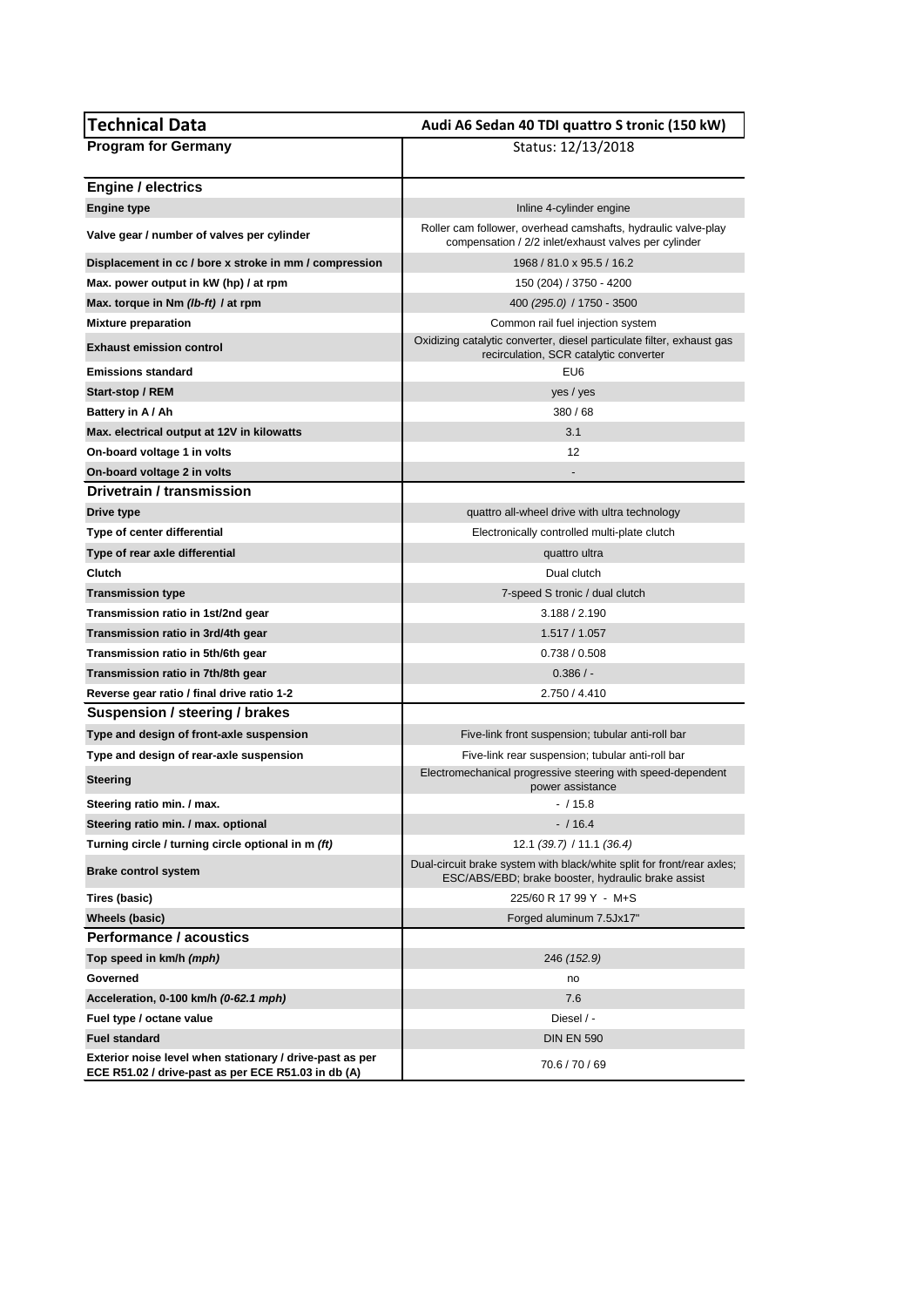| <b>Consumption / emissions*</b>                                                                                               |                                                                 |
|-------------------------------------------------------------------------------------------------------------------------------|-----------------------------------------------------------------|
| Fuel consumption, urban / extra-urban / combined<br>in liters per 100 kilometers (US mpg)                                     | 4.9-4.8 (48.0-49.0) / 4.4-4.1 (53.5-57.4) / 4.6-4.3 (51.1-54.7) |
| CO <sub>2</sub> emissions combined in grams per kilometer (g/mi)                                                              | 120-114 (193.1-183.5)                                           |
| <b>Servicing / guarantee (Germany)</b>                                                                                        |                                                                 |
| Service interval (mi)                                                                                                         | 30,000 km (18,641.1) / 2 years, whichever comes first           |
| Vehicle / paint / rust perforation guarantee                                                                                  | $2/3/12$ (years)                                                |
| Insurance classification in Germany: third party / fully<br>comprehensive / part-comprehensive                                | 19/26/26                                                        |
| <b>Weights / loads</b>                                                                                                        |                                                                 |
| Unladen weight without driver / with driver / gross weight<br>limit in $kg$ (lb)                                              | 1705 (3758.9) / 1780 (3924.2) / 2325 (5125.7)                   |
| Front/rear axle load limit in kg (lb)                                                                                         | $1185(2612.5)$ / -                                              |
| Rear axle load limit min. / max. in kg (lb)                                                                                   | 1215 (2678.6) / 1275 (2810.9)                                   |
| Trailer load limit on 8% / 12% gradient, braked // unbraked<br>in kg (lb)                                                     | 2000 (4409.2) / 2000 (4409.2) // 750 (1653.5)                   |
| Roof load limit / permissible nose weight in kg (lb)                                                                          | 90 (198.4) / 95 (209.4)                                         |
| <b>Capacities</b>                                                                                                             |                                                                 |
| Cooling system capacity (incl. heating) in liters (US gal)                                                                    | 12.9(3.4)                                                       |
| Engine oil capacity, including filter (change volume) in<br>liters (US qt)                                                    | 5.5(5.8)                                                        |
| Fuel tank capacity in liters (US gal)                                                                                         | 63(16.6)                                                        |
| Optional fuel tank capacity in liters (US gal)                                                                                | 73 (19.3)                                                       |
| Adblue fuel tank capacity in liters (US gal)                                                                                  | 12(3.2)                                                         |
| Adblue optional fuel tank capacity in liters (US gal)                                                                         | 22(5.8)                                                         |
| <b>Dimensions / body</b>                                                                                                      |                                                                 |
| Body type / number of doors                                                                                                   | Unitary steel/aluminum composite construction / 4               |
| <b>Number of seats</b>                                                                                                        | 5                                                               |
| Drag coefficient Cd / frontal area A in $m^2$ (sq ft)                                                                         | 0.26 / 2.33 (25.1)                                              |
| Standard dimensions (length / width excluding mirrors /<br>height with steel springs / height with air springs) in mm<br>(ft) | 4939 (16.2) / 1886 (6.2) / 1457 (4.8) / -                       |
| Width including mirrors in mm (ft)                                                                                            | 2110(6.9)                                                       |
| Wheelbase / track width front/rear in mm (ft)                                                                                 | 2924 (9.6) / 1630 (5.35) / 1617 (5.31)                          |
| Overhang angle of steel springs, front/rear in degrees                                                                        | 11.80 / 14.90                                                   |
| Height of loading edge with steel springs / air springs in<br>$mm$ (ft)                                                       | 676 $(2.2)$ / -                                                 |
| Luggage capacity behind 2nd seat bench, open / closed in<br>$l$ (cu ft)                                                       | Not available / 530 (18.7)                                      |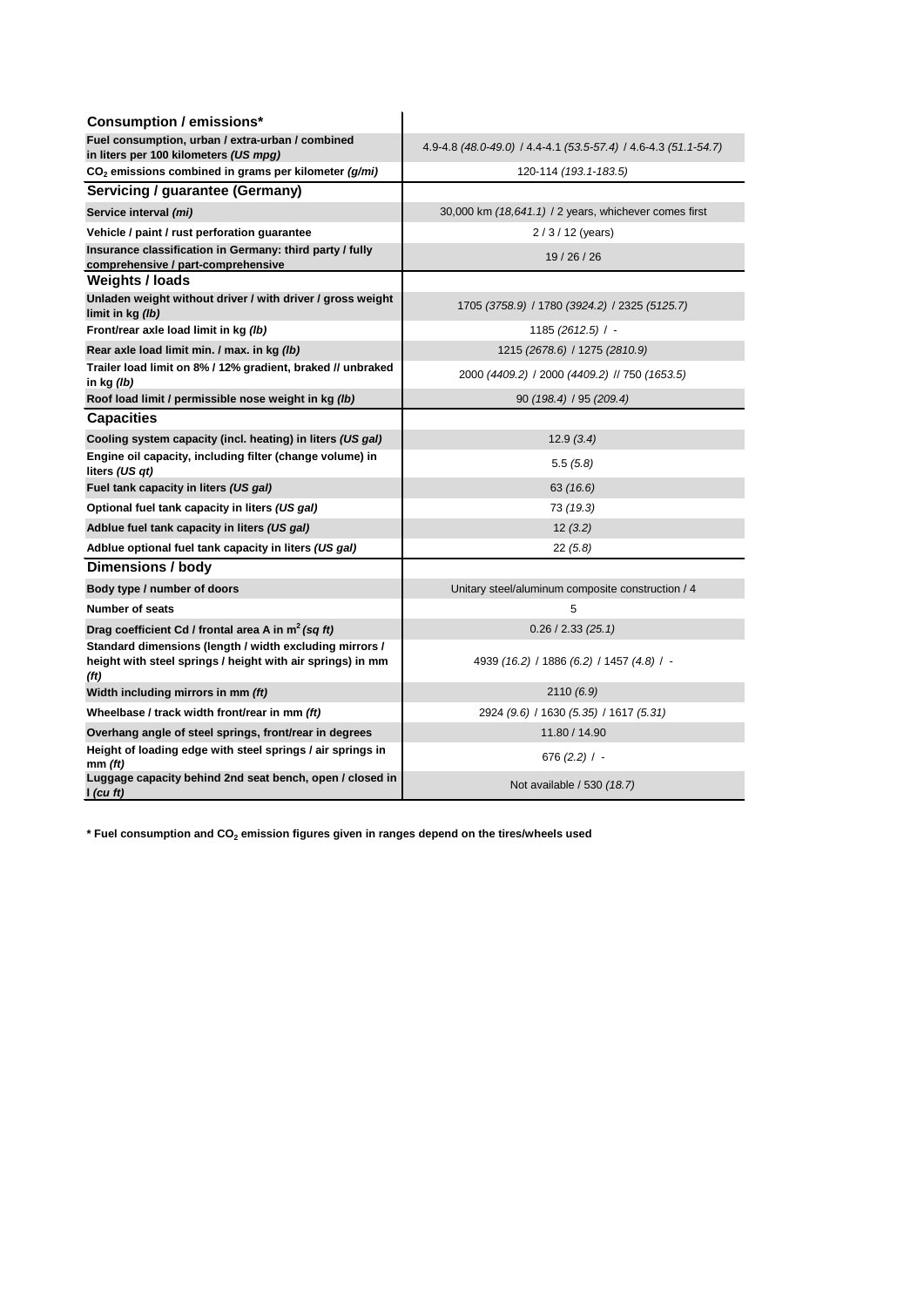| Technical Data                                                                                                  | A6 Sedan 45 TDI (3.0) quattro tiptronic 170 kW (MHEV)                                                                        |
|-----------------------------------------------------------------------------------------------------------------|------------------------------------------------------------------------------------------------------------------------------|
| <b>Program for Germany</b>                                                                                      | Status: 6/12/2018                                                                                                            |
|                                                                                                                 |                                                                                                                              |
| Engine / electronics                                                                                            |                                                                                                                              |
| <b>Engine type</b>                                                                                              | V 6 engine                                                                                                                   |
| Valve gear / number of valves per cylinder                                                                      | Roller cam followers, overhead camshafts, hydraulic valve play adjustment /<br>2/2 inlet/exhaust valves per cylinder         |
| Displacement in cm <sup>3</sup> / bore x stroke in mm / compression                                             | 2967 / 83.0 x 91.4 / 16.0                                                                                                    |
| Max. power output in kW (hp) / at rpm                                                                           | 170 (231) / 3250 - 4750                                                                                                      |
| Max. torque in Nm (lb-ft) / at rpm                                                                              | 500 (368.8) / 1750 - 3250                                                                                                    |
| <b>Mixture preparation</b>                                                                                      | Common rail fuel injection system                                                                                            |
| <b>Exhaust emission control</b>                                                                                 | Oxidizing catalytic converter, diesel particulate filter, exhaust gas recirculation                                          |
| <b>Emissions standard</b>                                                                                       | EU6                                                                                                                          |
| Start-stop / REM                                                                                                | yes / yes                                                                                                                    |
| Battery in A / Ah                                                                                               | 420/70                                                                                                                       |
| Max. electrical output at 12V in kilowatts                                                                      | 3                                                                                                                            |
| On-board voltage 1 in volts                                                                                     | 12                                                                                                                           |
| On-board voltage 2 in volts                                                                                     | 48                                                                                                                           |
| Drivetrain / transmission                                                                                       |                                                                                                                              |
| Drive type                                                                                                      | quattro permanent all-wheel drive with self-locking center differential                                                      |
| Type of center differential                                                                                     | Self-locking                                                                                                                 |
| Type of rear axle differential                                                                                  | Standard                                                                                                                     |
| Clutch                                                                                                          | Hydraulic torque converter with lock-up clutch                                                                               |
| <b>Transmission type</b>                                                                                        | 8-speed tiptronic / automatic                                                                                                |
| Transmission ratio in 1st/2nd gear                                                                              | 5.000 / 3.200                                                                                                                |
| Transmission ratio in 3rd/4th gear                                                                              | 2.143 / 1.720                                                                                                                |
| Transmission ratio in 5th/6th gear                                                                              | 1.313 / 1.000                                                                                                                |
| Transmission ratio in 7th/8th gear                                                                              | 0.823 / 0.640                                                                                                                |
| Reverse gear transmission ratio / final drive ratio 1-2                                                         | 3.478 / 2.624                                                                                                                |
| Suspension / steering / brakes                                                                                  |                                                                                                                              |
| Type and design of front axle suspension                                                                        | Five-link front axle; tubular anti-roll bar                                                                                  |
| Type and design of rear axle suspension                                                                         | Five-link rear axle; tubular anti-roll bar                                                                                   |
| <b>Steering</b>                                                                                                 | Electromechanical progressive steering with speed-dependent power assistance                                                 |
| Steering ratio min. / max.                                                                                      | 9.4 / 15.9                                                                                                                   |
| Optional steering ratio min. / max.                                                                             | 9.6 / 16.4                                                                                                                   |
| Turning circle / optional turning circle in m (ft)                                                              | 12.1 (39.7) / 11.1 (36.4)                                                                                                    |
| <b>Brake control system</b>                                                                                     | Dual-circuit brake system with black/white split for front/rear axles; ESC/ABS/EBD; brake booster, hydraulic<br>brake assist |
| Tires (basic)                                                                                                   | 225/55 R 18 102Y                                                                                                             |
| <b>Wheels (basic)</b>                                                                                           | Cast aluminum 8.0Jx18'                                                                                                       |
| Performance / consumption / acoustics                                                                           |                                                                                                                              |
| Top speed in km/h (mph)                                                                                         | 250 (155.3)                                                                                                                  |
| Governed                                                                                                        | yes                                                                                                                          |
| Acceleration, 0-100 km/h (0-62.1 mph)                                                                           | 6.3                                                                                                                          |
| Fuel / octane value                                                                                             | Diesel / -                                                                                                                   |
| <b>Fuel standard</b>                                                                                            | <b>DIN EN 590</b>                                                                                                            |
| Exterior noise level when stationary / passing as per ECE R51.02 / passing as per ECE<br>R51.03 in db (A)       | 67.8 / 71 / 70                                                                                                               |
| Fuel consumption / emissions (according to tire size)                                                           |                                                                                                                              |
| Tire package A                                                                                                  |                                                                                                                              |
| Tire package A: designation                                                                                     | 225/55 R18 102Y Rowi (J62)                                                                                                   |
| Tire package A fuel consumption, urban/extra-urban/combined in liters per 100<br>kilometers (US mpg)            | $6.1$ (38.6) / 5.1 (46.1) / 5.5 (42.8)                                                                                       |
| Tire package A CO2 emissions urban/extra-urban/combined in grams per kilometer<br>(g/mi)                        | 158 (254.3) / 133 (214.0) / 142 (228.5)                                                                                      |
| Tire package B                                                                                                  |                                                                                                                              |
| Tire package B: designation                                                                                     | 245/45 R19 102Y (H2X), 225/60 R17 99Y (I53), 225/55 R18 102Y (I54), 225/55 R18 102V (I95)                                    |
| Tire package B fuel consumption, urban/extra-urban/combined in liters per 100<br>kilometers (US mpg)            | $6.2$ (37.9) / 5.2 (45.2) / 5.6 (42.0)                                                                                       |
| Tire package B CO2 emissions urban/extra-urban/combined in grams per kilometer<br>(g/mi)                        | 161 (259.1) / 137 (220.5) / 146 (235.0)                                                                                      |
| Tire package C                                                                                                  |                                                                                                                              |
| Tire package C: designation                                                                                     | 255/40 R20 101Y (HH1), 255/35 R21 98Y (I56)                                                                                  |
| Tire package C fuel consumption, urban/extra-urban/combined in liters per 100                                   | $6.4$ (36.8) / 5.4 (43.6) / 5.8 (40.6)                                                                                       |
| kilometers (US mpg)<br>Tire package C CO2 emissions urban/extra-urban/combined in grams per kilometer<br>(q/ml) | 165 (265.5) / 141 (226.9) / 150 (241.4)                                                                                      |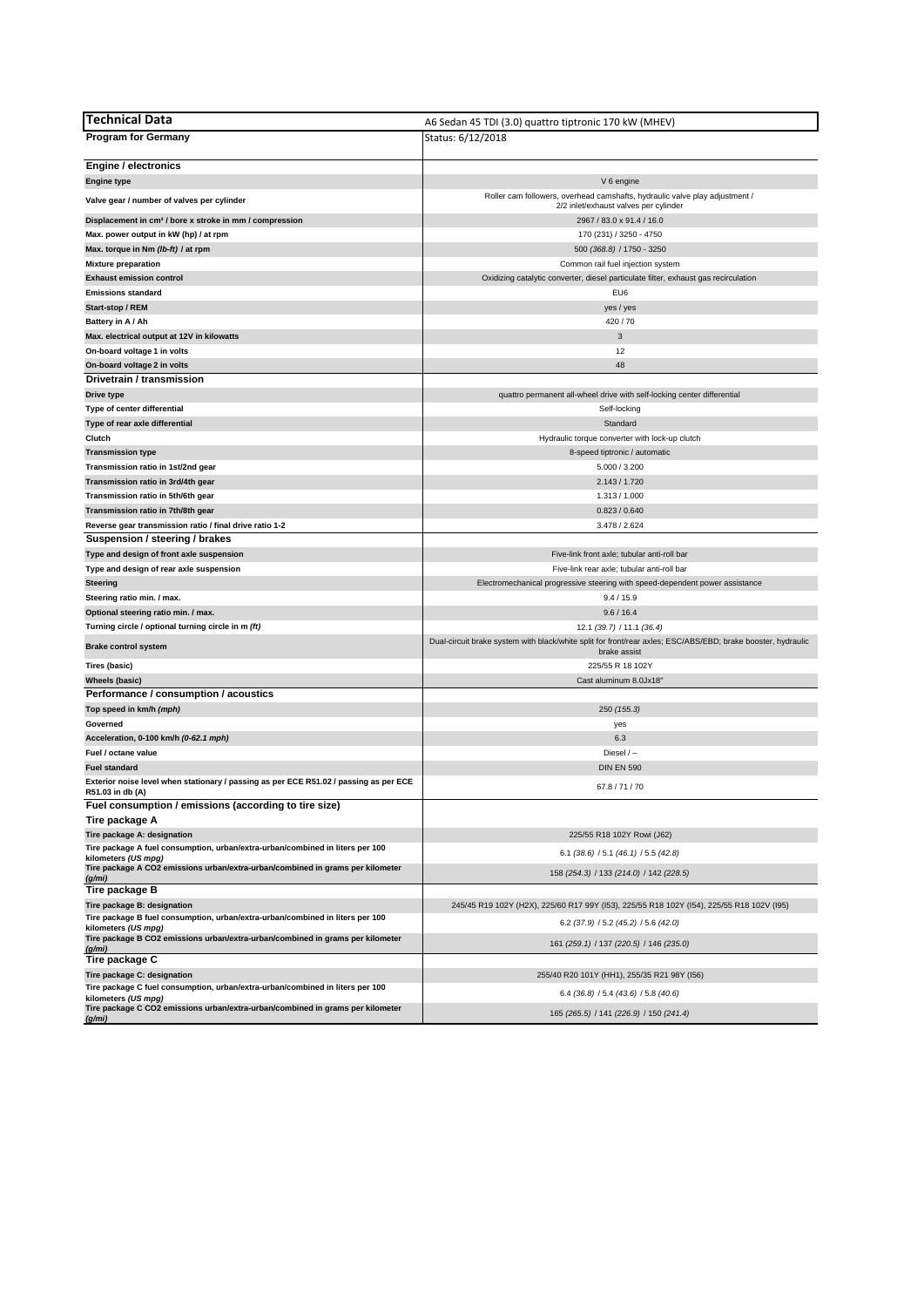| Servicing / guarantee (Germany)                                                                                            |                                                       |
|----------------------------------------------------------------------------------------------------------------------------|-------------------------------------------------------|
| Service interval (mi)                                                                                                      | 30,000 km (18,641.1) / 2 years, whichever comes first |
| Vehicle / paint / rust perforation guarantee                                                                               | 2/3/12 (years)                                        |
| Weights / loads                                                                                                            |                                                       |
| Unladen weight without driver / with driver / gross weight limit in kg (lb)                                                | 1825 (4023.4) / 1900 (4188.8) / 2475 (5456.4)         |
| Axle load limit at front/rear in kg (lb)                                                                                   | 1265 (2788.8) / -                                     |
| Axle load limit min. / max. in kg (lb)                                                                                     | 1305 (2877.0) / 1345 (2965.2)                         |
| Trailer load limit on 8% / 12% gradient, braked // unbraked in kg (Ib)                                                     | 2000 (4409.2) / 2000 (4409.2) // 750 (1653.5)         |
| Roof load limit / permissible nose weight in kg (lb)                                                                       | 90 (198.4) / 95 (209.4)                               |
| <b>Capacities</b>                                                                                                          |                                                       |
| Cooling system capacity (incl. heating) in liters (US gal)                                                                 | 11.6(3.1)                                             |
| Engine oil capacity, including filter (change volume) in liters (US qt)                                                    | 6.1(6.4)                                              |
| Fuel tank capacity in liters (US gal)                                                                                      | 63(16.6)                                              |
| Optional fuel tank capacity in liters (US gal)                                                                             | 73 (19.3)                                             |
| adblue tank capacity in liters (US gal)                                                                                    | 12(3.2)                                               |
| Optional adblue tank capacity in liters (US gal)                                                                           | 22(5.8)                                               |
| Dimensions / body                                                                                                          |                                                       |
| Body type / number of doors                                                                                                | Unitary steel/aluminum composite construction / 4     |
| <b>Number of seats</b>                                                                                                     | 5 seats                                               |
| Drag coefficient Cd / frontal area A in m <sup>2</sup> (sq ft)                                                             | 0.26 / 2.33 (25.1)                                    |
| Standard dimensions (length / width excluding mirrors / height with steel springs /<br>height with air springs) in mm (ft) | 4939 (16.2) / 1886 (6.2) / 1457 (4.8) / -             |
| Width including mirrors in mm (ft)                                                                                         | 2110(6.9)                                             |
| Wheelbase / track width front/rear in mm (ft)                                                                              | 2924 (9.6) / 1630 (5.35) / 1617 (5.31)                |
| Overhang angle of steel springs front/rear in degrees                                                                      | 11.80 / 14.90                                         |
| Height of loading lip with steel springs / air springs in mm (ft)                                                          | 676 $(2.2)$ / -                                       |
| Luggage capacity behind 2nd seat bench, open / closed in I (cu ft)                                                         | Not available / 530 (18.7)                            |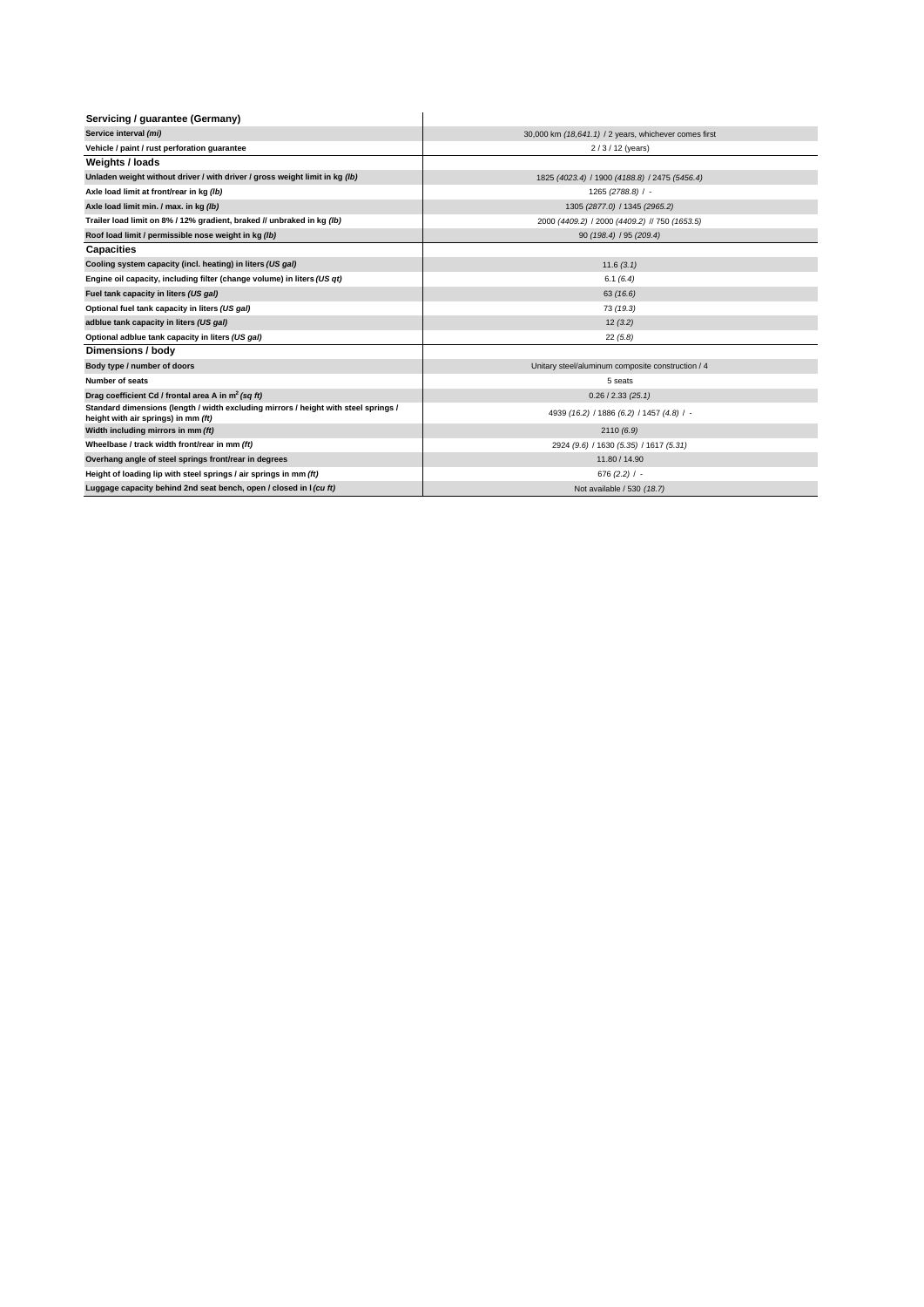| Technical Data                                                                                  | Audi A6 Sedan 50 TDI quattro tiptronic (210 kW)                                                                        |
|-------------------------------------------------------------------------------------------------|------------------------------------------------------------------------------------------------------------------------|
| <b>Program for Germany</b>                                                                      | Status: 04/10/2018                                                                                                     |
|                                                                                                 |                                                                                                                        |
| Engine / electronics                                                                            |                                                                                                                        |
| <b>Engine type</b>                                                                              | V6 engine                                                                                                              |
| Valve gear / number of valves per cylinder                                                      | Roller cam follower, overhead camshafts, hydraulic valve-play compensation /<br>2/2 intake/exhaust valves per cylinder |
| Displacement in cm <sup>3</sup> / bore x stroke in mm / compression                             | 2967 / 83.0 x 91.4 / 16.0                                                                                              |
| Max. power output in kW (hp) / at rpm                                                           | 210 (286) / 3,500 - 4,000                                                                                              |
| Max. torque in Nm (Ib-ft) / at rpm                                                              | 620 (457.3) / 2,250 - 3,000                                                                                            |
| <b>Mixture preparation</b>                                                                      | Common rail fuel injection system                                                                                      |
| <b>Exhaust emission control</b>                                                                 | Oxidizing catalytic converter, diesel particulate filter, exhaust gas recirculation                                    |
| <b>Emissions standard</b>                                                                       | EU6                                                                                                                    |
| Alternator in A / battery rated capacity in Ah                                                  | Not available / 68                                                                                                     |
| Max. electrical output at 12V in kilowatts                                                      | 3                                                                                                                      |
| Start-stop system / REM                                                                         | yes / yes                                                                                                              |
| On-board voltage 1 in volts                                                                     | 12                                                                                                                     |
| On-board voltage 2 in volts                                                                     | 48                                                                                                                     |
| Drivetrain / transmission                                                                       |                                                                                                                        |
| Drive type                                                                                      | quattro permanent all-wheel drive with self-locking center differential                                                |
| Type of center differential                                                                     | Self-locking                                                                                                           |
| Type of rear axle differential                                                                  | Standard                                                                                                               |
| Clutch                                                                                          | Hydraulic torque converter with lock-up clutch                                                                         |
| <b>Transmission type</b>                                                                        | 8-speed tiptronic / automatic                                                                                          |
| Transmission ratio in 1st/2nd gear                                                              | 5.000 / 3.200<br>2.143 / 1.720                                                                                         |
| Transmission ratio in 3rd/4th gear<br>Transmission ratio in 5th/6th gear                        | 1.313 / 1.000                                                                                                          |
| Transmission ratio in 7th/8th gear                                                              | 0.823 / 0.640                                                                                                          |
| Reverse gear transmission ratio / final drive ratio 1-2                                         | 3.478 / 2.624                                                                                                          |
| Suspension / steering / brakes                                                                  |                                                                                                                        |
| Type and design of front axle suspension                                                        | Five-link front suspension; tubular anti-roll bar                                                                      |
| Type and design of rear axle suspension                                                         | Five-link rear axle suspension; tubular anti-roll bar                                                                  |
| <b>Steering</b>                                                                                 | Electromechanical progressive steering with speed-dependent power assistance                                           |
| Turning circle / optional turning circle in m (ft)                                              | $-/11.1(36.4)$                                                                                                         |
| <b>Brake control system</b>                                                                     | Dual-circuit brake system with black/white split for front/rear axles; ESC/ABS/EBD; brake booster, hydraulic           |
|                                                                                                 | brake assist                                                                                                           |
| Tires (basic)<br>Wheels (basic)                                                                 | 225/55 R 18 102 Y not available -<br>Cast aluminum 8.0Jx18'                                                            |
| Performance / consumption / acoustics                                                           |                                                                                                                        |
| Top speed in km/h (mph)                                                                         | 250 (155.3)                                                                                                            |
| Limited                                                                                         | yes                                                                                                                    |
| Acceleration, 0-100 km/h (0-62.1 mph)                                                           | 5.5                                                                                                                    |
| Fuel grade / octane value                                                                       | Diesel / -                                                                                                             |
| <b>Fuel standard</b>                                                                            | <b>DIN EN 590</b>                                                                                                      |
| Exterior noise level when stationary / passing as per ECE R51.02 / drive-past as per ECE        | 69.9 / 68 / 69                                                                                                         |
| R51.03 in db (A)<br>Fuel consumption / emissions (according to tire size)                       |                                                                                                                        |
| Tire package A                                                                                  |                                                                                                                        |
| Tire package A: designation                                                                     | 225/55 R18 102Y low rolling resistance, J62                                                                            |
| Tire package A fuel consumption, city/highway/combined in liters per 100 kilometers             |                                                                                                                        |
| (US mpg)                                                                                        | $6.1$ (38.6) / 5.1 (46.1) / 5.5 (42.8)                                                                                 |
| Tire package A CO2 emissions city/highway/combined in grams per kilometer (g/mi)                | 158 (254.3) / 133 (214.0) / 142 (228.5)                                                                                |
| Tire package B                                                                                  |                                                                                                                        |
| Tire package B: designation                                                                     | 225/60 R17 99Y, I53                                                                                                    |
| Tire package B fuel consumption, city/highway/combined in liters per 100 kilometers<br>(US mpg) | $6.2$ (37.9) / 5.2 (45.2) / 5.6 (42.0)                                                                                 |
| Tire package B CO2 emissions city/highway/combined in grams per kilometer (g/mi)                | 161 (259.1) / 137 (220.5) / 146 (235.0)                                                                                |
|                                                                                                 |                                                                                                                        |
| Tire package C                                                                                  | 225/55 R18 102Y, I54                                                                                                   |
| Tire package C: designation                                                                     | 225/55 R18 102V AS, I95                                                                                                |
| Tire package C fuel consumption, city/highway/combined in liters per 100 kilometers             | 245/45 R19 102Y, H2X                                                                                                   |
| (US mpg)                                                                                        | $6.2$ (37.9) / 5.2 (45.2) / 5.6 (42.0)                                                                                 |
| Tire package C CO2 emissions city/highway/combined in grams per kilometer (g/mi)                | 161 (259.1) / 137 (220.5) / 146 (235.0)                                                                                |
| Tire package D                                                                                  |                                                                                                                        |
| Tire package D: designation                                                                     | 255/40 R20 101Y, HH1                                                                                                   |
| Tire package D fuel consumption, city/highway/combined in liters per 100 kilometers             | 255/35 R21 98Y, I56                                                                                                    |
| (US mpg)                                                                                        | $6.4$ (36.8) $/5.4$ (43.6) $/5.8$ (40.6)                                                                               |
| Tire package D CO2 emissions city/highway/combined in grams per kilometer (g/mi)                | 165 (265.5) / 141 (226.9) / 150 (241.4)                                                                                |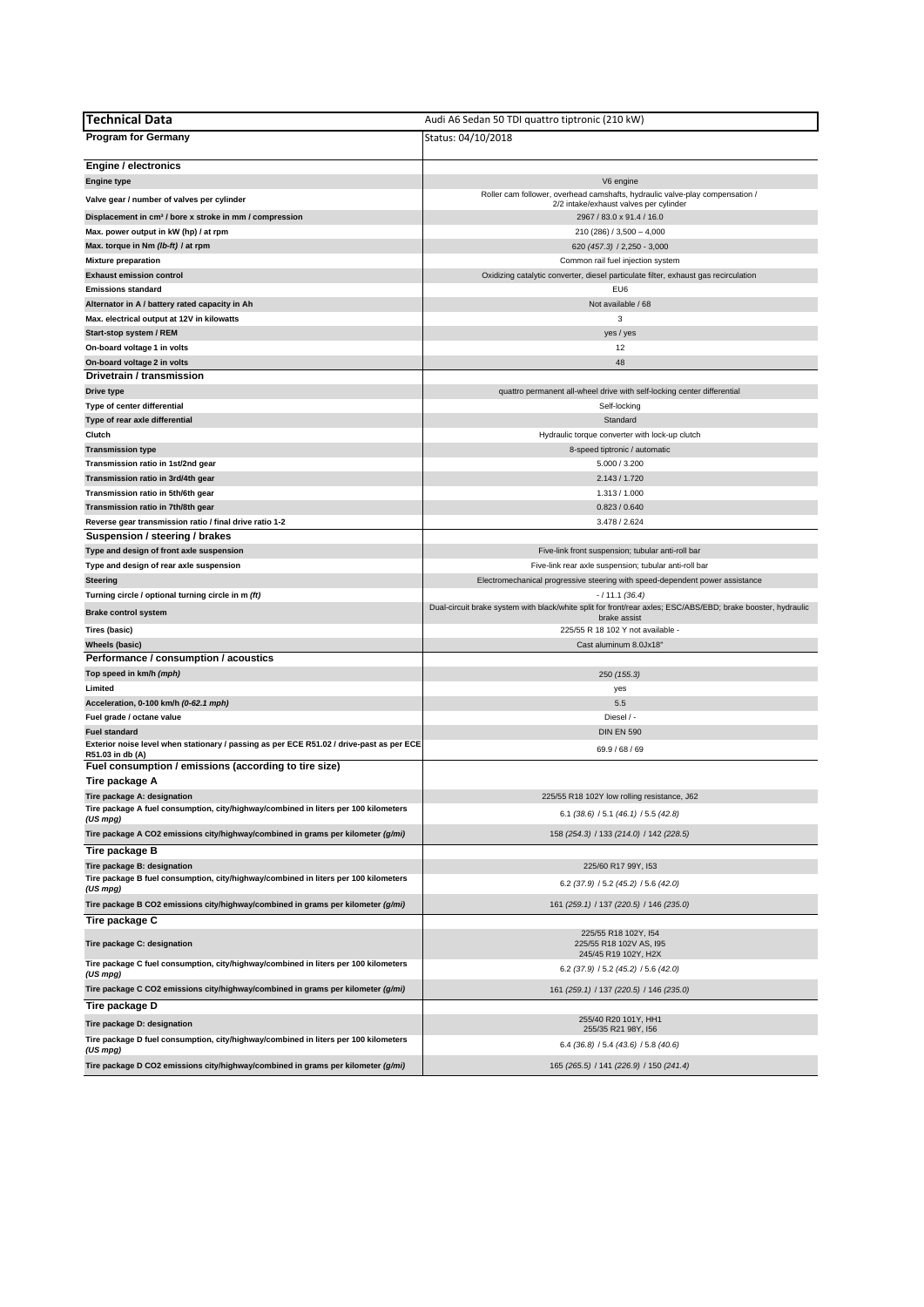| Servicing / guarantee (Germany)                                                                                            |                                                       |
|----------------------------------------------------------------------------------------------------------------------------|-------------------------------------------------------|
| Service interval (mi)                                                                                                      | 30,000 km (18,641.1) / 2 years, whichever comes first |
| Vehicle / paint / rust perforation guarantee                                                                               | 2/3/12 (years)                                        |
| Insurance classification in Germany: third party / fully comprehensive / part-<br>comprehensive                            | 20/28/28                                              |
| <b>Weights / loads</b>                                                                                                     |                                                       |
| Unladen weight without driver / with driver / gross weight limit in kg (lb)                                                | 1,825 (4,023.4) / 1,900 (4,188.8) / 2,475 (5,456.4)   |
| Gross weight limit min. / max. in kg (lb)                                                                                  | 2,475 (5,456.4) / 2,475 (5,456.4)                     |
| Front/rear axle load limit in kg (lb)                                                                                      | $1,265$ (2,788.8) / -                                 |
| Optional rear axle load limit in kg (lb)                                                                                   | Not available                                         |
| Rear axle load limit min. / max. in kg (lb)                                                                                | 1,305 (2,877.0) / 1,345 (2,965.2)                     |
| Trailer load limit on 8% / 12% gradient, braked // unbraked; in kg (lb)                                                    | 2,000 (4,409.2) / 2,000 (4,409.2) // 750 (1,653.5)    |
| Roof load limit / permissible nose weight in kg (lb)                                                                       | 90 (198.4) / 95 (209.4)                               |
| Optional nose weight limit in kg (Ib)                                                                                      | Not available                                         |
| <b>Capacities</b>                                                                                                          |                                                       |
| Cooling system capacity (including heating) in I (US gal)                                                                  | 11.6(3.1)                                             |
| Engine oil capacity, including filter (change volume) in liters (US qt)                                                    | 6.1(6.4)                                              |
| Fuel tank capacity in liters (US gal)                                                                                      | 63(16.6)                                              |
| Optional fuel tank capacity in liters (US gal)                                                                             | 73 (19.3)                                             |
| Dimensions / body                                                                                                          |                                                       |
| Body type / number of doors / number of seats                                                                              | Unitary steel/aluminum composite construction / 4 / 5 |
| Drag coefficient Cd / frontal area A in $m^2$ (sq ft)                                                                      | 0.26 / 2.33 (25.1)                                    |
| Standard dimensions (length / width excluding mirrors / height with steel springs /<br>height with air springs) in mm (ft) | 4,939 (16.2) / 1,886 (6.2) / 1,457 (4.8) / -          |
| Width including mirrors in mm (ft)                                                                                         | 2,110(6.9)                                            |
| Wheelbase / track width front/rear in mm (ft)                                                                              | 2,924 (9.6) / 1,630 (5.35) / 1,617 (5.31)             |
| Overhang angle of steel springs front/rear in degrees                                                                      | 11.80 / 14.90                                         |
| Overhang angle of air springs front/rear in degrees                                                                        |                                                       |
| Height of loading edge with steel springs / air springs in mm (ft)                                                         | 676 $(2.2)$ / -                                       |
| Luggage capacity behind 2nd seat bench, open / closed in I (cu ft)                                                         | Not available / 530 (18.7)                            |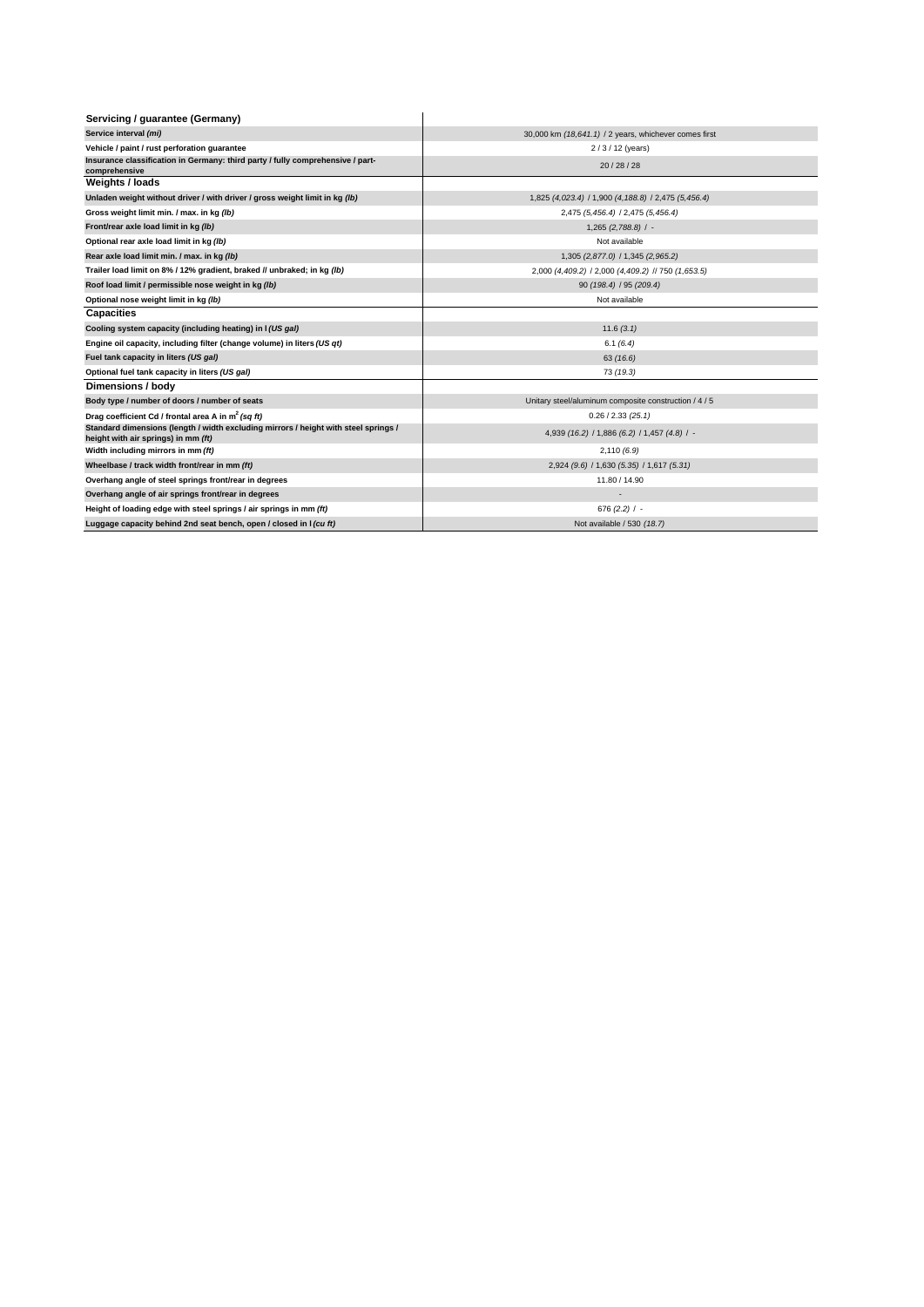| <b>Technical Data</b>                                                                                           | Audi A6 Sedan 45 TFSI S tronic (180 kW)                                                                                      |
|-----------------------------------------------------------------------------------------------------------------|------------------------------------------------------------------------------------------------------------------------------|
| <b>Program for Germany</b>                                                                                      | Status: 12/13/2018                                                                                                           |
|                                                                                                                 |                                                                                                                              |
| <b>Engine / electrics</b>                                                                                       |                                                                                                                              |
| <b>Engine type</b>                                                                                              | Inline 4-cylinder engine                                                                                                     |
| Valve gear / number of valves per cylinder                                                                      | Roller cam followers, continuous intake and exhaust camshaft<br>adjustment / 2/2 inlet/exhaust valves per cylinder           |
| Displacement in cc / bore x stroke in mm / compression                                                          | 1984 / 82.5 x 92.8 / 9.6                                                                                                     |
| Max. power output in kW (hp) / at rpm                                                                           | 180 (245) / 5000 - 6500                                                                                                      |
| Max. torque in Nm (lb-ft) / at rpm                                                                              | 370 (272.9) / 1600 - 4300                                                                                                    |
| <b>Mixture preparation</b>                                                                                      | Direct injection, lambda control, knock control, turbocharger,<br>intercooler                                                |
| <b>Exhaust emission control</b>                                                                                 | Catalytic converter, oxygen sensor, gasoline particulate filter                                                              |
| <b>Emissions standard</b>                                                                                       | EU6                                                                                                                          |
| Start-stop / REM                                                                                                | yes / yes                                                                                                                    |
| Battery in A / Ah                                                                                               | 380/68                                                                                                                       |
| Max. electrical output at 12V in kilowatts                                                                      | 3                                                                                                                            |
| On-board voltage 1 in volts                                                                                     | 12                                                                                                                           |
| Drivetrain / transmission                                                                                       |                                                                                                                              |
| Drive type                                                                                                      | Front-wheel drive                                                                                                            |
| <b>Clutch</b>                                                                                                   | Dual clutch                                                                                                                  |
| <b>Transmission type</b>                                                                                        | 7-speed S tronic / dual clutch                                                                                               |
| Transmission ratio in 1st/2nd gear                                                                              | 3.188 / 2.190                                                                                                                |
| Transmission ratio in 3rd/4th gear                                                                              | 1.517 / 1.057                                                                                                                |
| Transmission ratio in 5th/6th gear                                                                              | 0.738 / 0.557                                                                                                                |
| Transmission ratio in 7th/8th gear                                                                              | $0.433/ -$                                                                                                                   |
| Reverse gear ratio / final drive ratio 1-2                                                                      | 2.750 / 4.410                                                                                                                |
| Suspension / steering / brakes                                                                                  |                                                                                                                              |
| Type and design of front-axle suspension                                                                        | Five-link front suspension; tubular anti-roll bar                                                                            |
| Type and design of rear-axle suspension                                                                         | Five-link rear suspension; tubular anti-roll bar                                                                             |
| <b>Steering</b>                                                                                                 | Electromechanical steering with speed-dependent power assistance                                                             |
| Steering ratio min. / max.                                                                                      | 15.8 / 15.8                                                                                                                  |
| Turning circle / turning circle optional in m (ft)                                                              | 12.1 (39.7) / not available                                                                                                  |
| <b>Brake control system</b>                                                                                     | Dual-circuit brake system with black/white split for front/rear axles;<br>ESC/ABS/EBD; brake booster, hydraulic brake assist |
| Tires (basic)                                                                                                   | 225/60 R 17 99 Y                                                                                                             |
| Wheels (basic)                                                                                                  | Cast aluminum 7.5Jx17"                                                                                                       |
| <b>Performance / acoustics</b>                                                                                  |                                                                                                                              |
| Top speed in km/h (mph)                                                                                         | 250 (155.3)                                                                                                                  |
| Governed                                                                                                        | yes                                                                                                                          |
| Acceleration, 0-100 km/h (0-62.1 mph)                                                                           | 6.8                                                                                                                          |
| Fuel type / octane value                                                                                        | Gasoline / 95                                                                                                                |
| <b>Fuel standard</b>                                                                                            | EN228                                                                                                                        |
| Exterior noise level when stationary / drive-past as per<br>ECE R51.02 / drive-past as per ECE R51.03 in db (A) | 69.4 / 71 / 66                                                                                                               |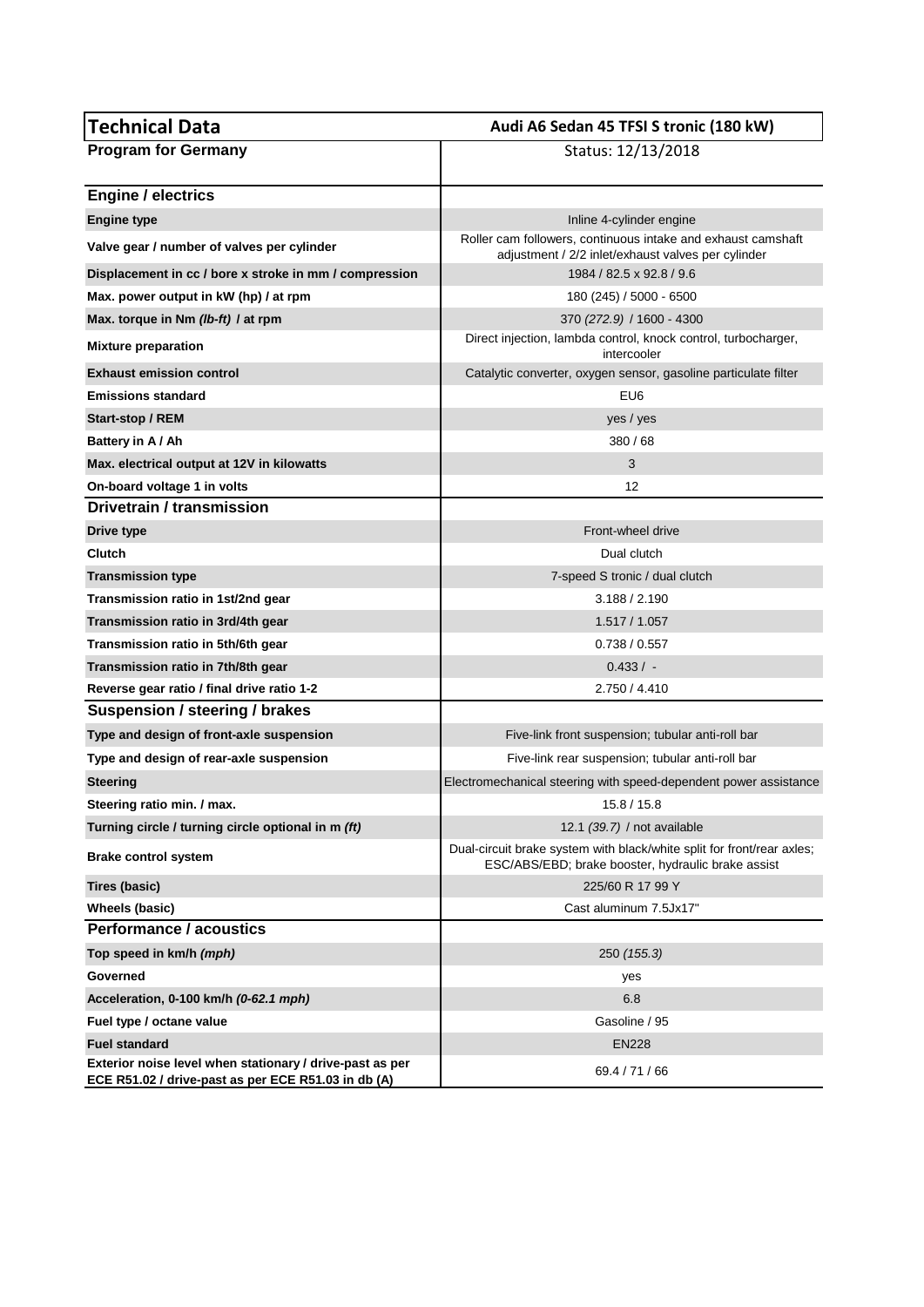| <b>Consumption / emissions*</b>                                                                                                            |                                                                 |
|--------------------------------------------------------------------------------------------------------------------------------------------|-----------------------------------------------------------------|
| Fuel consumption, urban / extra-urban / combined<br>in liters per 100 kilometers (US mpg)                                                  | 8.0-7.6 (29.4-30.9) / 5.7-5.1 (41.3-46.1) / 6.5-6.0 (36.2-39.2) |
| CO <sub>2</sub> emissions combined in grams per kilometer (g/mi)                                                                           | 149-137 (239.8-220.5)                                           |
| <b>Servicing / guarantee (Germany)</b>                                                                                                     |                                                                 |
| Service interval (mi)                                                                                                                      | 30,000 km (18,641.1) / 2 years, whichever comes first           |
| Vehicle / paint / rust perforation guarantee                                                                                               | $2/3/12$ (years)                                                |
| Insurance classification in Germany: third party / fully<br>comprehensive / part-comprehensive                                             | 17/27/28                                                        |
| <b>Weights / loads</b>                                                                                                                     |                                                                 |
| Unladen weight without driver / with driver / gross weight<br>limit in kg (lb)                                                             | 1640 (3615.6) / 1715 (3780.9) / 2230 (4916.3)                   |
| Front/rear axle load limit in kg (lb)                                                                                                      | 1130 (2491.2) / not available                                   |
| Rear axle load limit min. / max. in kg (lb)                                                                                                | 1165 (2568.4) / 1215 (2678.6)                                   |
| Trailer load limit on 8% / 12% gradient, braked // unbraked<br>in $kg(h)$                                                                  | 2000 (4409.2) / 2000 (4409.2) // 750 (1653.5)                   |
| Roof load limit / permissible nose weight in kg (lb)                                                                                       | 90 (198.4) / 95 (209.4)                                         |
| <b>Capacities</b>                                                                                                                          |                                                                 |
| Cooling system capacity (incl. heating) in liters (US gal)                                                                                 | 8.3(2.2)                                                        |
| Engine oil capacity, including filter (change volume) in<br>liters (US qt)                                                                 | 5.2(5.5)                                                        |
| Fuel tank capacity in liters (US gal)                                                                                                      | 63 (16.6)                                                       |
| Optional fuel tank capacity in liters (US gal)                                                                                             | 73 (19.3)                                                       |
| <b>Dimensions / body</b>                                                                                                                   |                                                                 |
| Body type / number of doors                                                                                                                | Unitary steel/aluminum composite construction / 4               |
| <b>Number of seats</b>                                                                                                                     | 5                                                               |
| Drag coefficient Cd / frontal area A in $m^2$ (sq ft)                                                                                      | 0.26 / 2.33 (25.1)                                              |
| Standard dimensions (length / width excluding mirrors /<br>height with steel springs / height with air springs) in mm<br>(f <sup>t</sup> ) | 4939 (16.2) / 1886 (6.2) / 1457 (4.8) / -                       |
| Width including mirrors in mm (ft)                                                                                                         | 2110(6.9)                                                       |
| Wheelbase / track width front/rear in mm (ft)                                                                                              | 2924 (9.6) / 1630 (5.35) / 1617 (5.31)                          |
| Height of loading edge with steel springs / air springs in<br>$mm$ (ft)                                                                    | 676 $(2.2)$ / -                                                 |
| Luggage capacity behind 2nd seat bench, open / closed in<br>$l$ (cu ft)                                                                    | $-$ / 530 (18.7)                                                |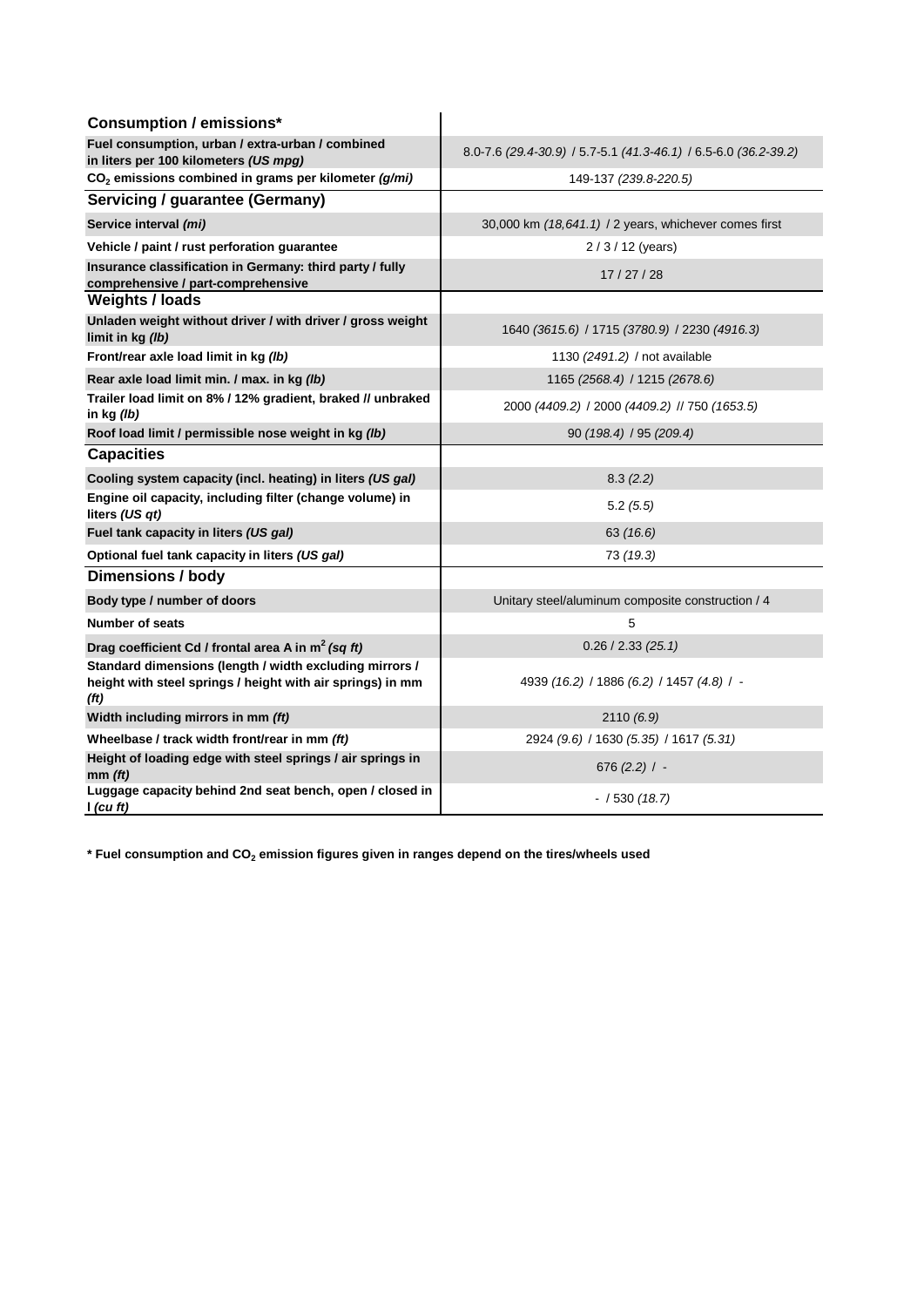| <b>Technical Data</b>                                                                                           | Audi A6 Sedan 45 TFSI quattro S tronic (180 kW)                                                                              |
|-----------------------------------------------------------------------------------------------------------------|------------------------------------------------------------------------------------------------------------------------------|
| <b>Program for Germany</b>                                                                                      | Status: 12/13/2018                                                                                                           |
| <b>Engine / electrics</b>                                                                                       |                                                                                                                              |
| <b>Engine type</b>                                                                                              | Inline 4-cylinder engine                                                                                                     |
| Valve gear / number of valves per cylinder                                                                      | Roller cam followers, continuous intake and exhaust camshaft<br>adjustment / 2/2 inlet/exhaust valves per cylinder           |
| Displacement in cc / bore x stroke in mm / compression                                                          | 1984 / 82.5 x 92.8 / 9.6                                                                                                     |
| Max. power output in kW (hp) / at rpm                                                                           | 180 (245) / 5000 - 6500                                                                                                      |
| Max. torque in Nm (Ib-ft) / at rpm                                                                              | 370 (272.9) / 1600 - 4300                                                                                                    |
| <b>Mixture preparation</b>                                                                                      | Direct injection, lambda control, knock control, turbocharger,<br>intercooler                                                |
| <b>Exhaust emission control</b>                                                                                 | Catalytic converter, oxygen sensor, gasoline particulate filter                                                              |
| <b>Emissions standard</b>                                                                                       | EU6                                                                                                                          |
| Start-stop / REM                                                                                                | yes / yes                                                                                                                    |
| Battery in A / Ah                                                                                               | 380/68                                                                                                                       |
| Max. electrical output at 12V in kilowatts                                                                      | 3                                                                                                                            |
| On-board voltage 1 in volts                                                                                     | 12                                                                                                                           |
| Drivetrain / transmission                                                                                       |                                                                                                                              |
| Drive type                                                                                                      | quattro all-wheel drive with ultra technology                                                                                |
| Type of center differential                                                                                     | Electronically controlled multi-plate clutch                                                                                 |
| Type of rear axle differential                                                                                  | quattro ultra                                                                                                                |
| Clutch                                                                                                          | Dual clutch                                                                                                                  |
| <b>Transmission type</b>                                                                                        | 7-speed S tronic / dual clutch                                                                                               |
| Transmission ratio in 1st/2nd gear                                                                              | 3.188 / 2.190                                                                                                                |
| Transmission ratio in 3rd/4th gear                                                                              | 1.517 / 1.057                                                                                                                |
| Transmission ratio in 5th/6th gear                                                                              | 0.738 / 0.557                                                                                                                |
| Transmission ratio in 7th/8th gear                                                                              | $0.433/ -$                                                                                                                   |
| Reverse gear ratio / final drive ratio 1-2                                                                      | 2.750 / 4.410                                                                                                                |
| Suspension / steering / brakes                                                                                  |                                                                                                                              |
| Type and design of front-axle suspension                                                                        | Five-link front suspension; tubular anti-roll bar                                                                            |
| Type and design of rear-axle suspension                                                                         | Five-link rear suspension; tubular anti-roll bar                                                                             |
| <b>Steering</b>                                                                                                 | Electromechanical steering with speed-dependent power assistance                                                             |
| Steering ratio min. / max.                                                                                      | 15.8 / 15.8                                                                                                                  |
| Turning circle / turning circle optional in m (ft)                                                              | 12.1 (39.7) / not available                                                                                                  |
| <b>Brake control system</b>                                                                                     | Dual-circuit brake system with black/white split for front/rear axles;<br>ESC/ABS/EBD; brake booster, hydraulic brake assist |
| Tires (basic)                                                                                                   | 225/60 R 17 99 Y                                                                                                             |
| Wheels (basic)                                                                                                  | Cast aluminum 7.5Jx17"                                                                                                       |
| <b>Performance / acoustics</b>                                                                                  |                                                                                                                              |
| Top speed in km/h (mph)                                                                                         | 250 (155.3)                                                                                                                  |
| Governed                                                                                                        | yes                                                                                                                          |
| Acceleration, 0-100 km/h (0-62.1 mph)                                                                           | 6                                                                                                                            |
| Fuel type / octane value                                                                                        | Gasoline / 95                                                                                                                |
| <b>Fuel standard</b>                                                                                            | <b>EN228</b>                                                                                                                 |
| Exterior noise level when stationary / drive-past as per<br>ECE R51.02 / drive-past as per ECE R51.03 in db (A) | 69.4 / 71 / 66                                                                                                               |